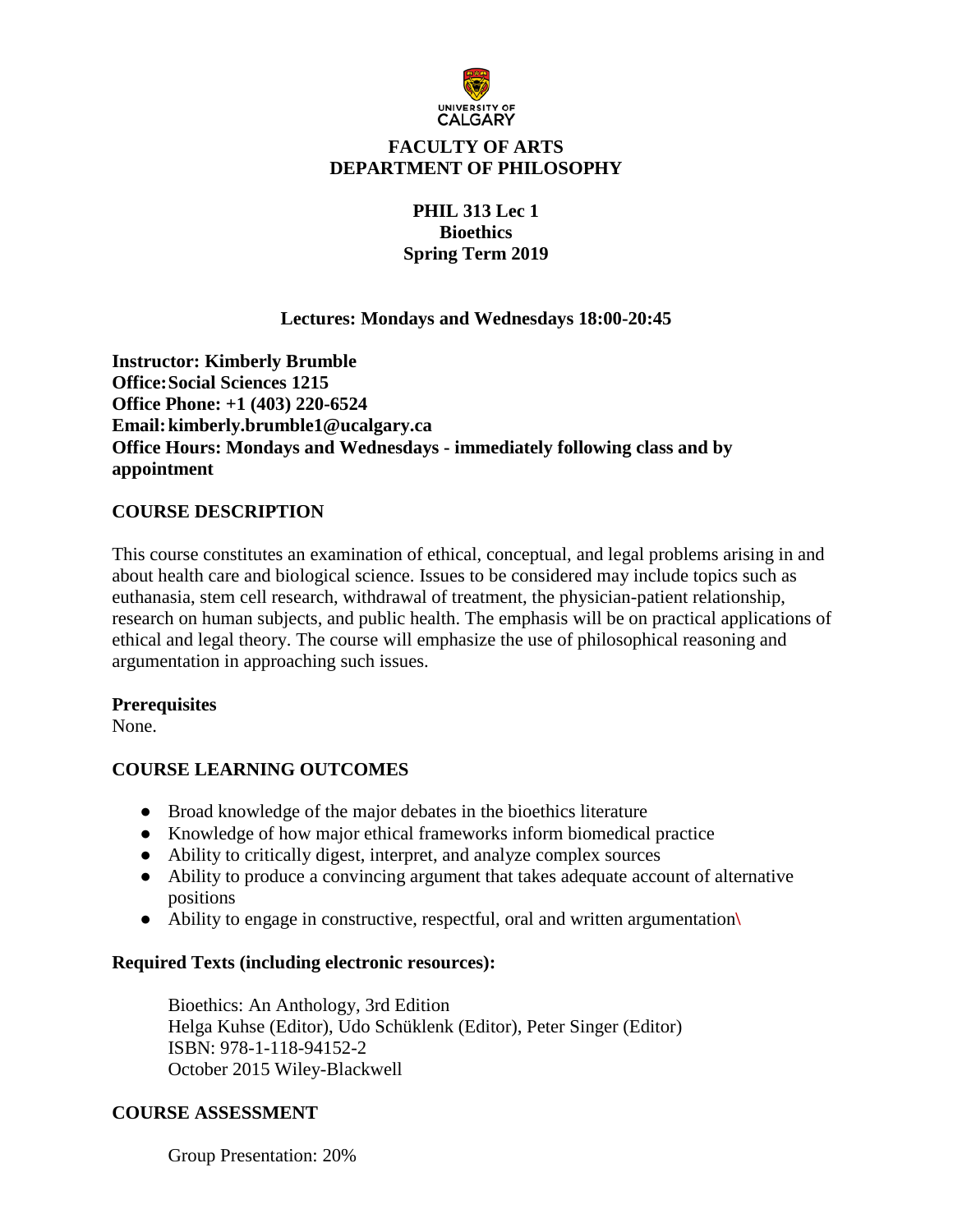Think pieces, pop quizzes: 15% Exam 1: 15% (Weds of Week 2 - May 15) Exam 2: 20% (Weds of Week 4 - May 29) Exam 3: 30% Registrar-scheduled exam, date TBD (exam period June 19-21)

#### **Grade Breakdown**

| $95 - 100 = A$    | $83 - 86.9 = B$   | $73 - 76.9 = C$  | $63 - 66.9 = D$ |
|-------------------|-------------------|------------------|-----------------|
| $90 - 94.9 = A$   | $80 - 82.9 = B$   | $70 - 72.9 = C$  | $60 - 62.9 = D$ |
| $87 - 89.9 = B +$ | $77 - 79.9 = C +$ | $67 - 69.9 = D+$ | $\leq 60 = F$   |

### **Exams**

Exams will be 30, 40, and 60 questions, based on readings and in class discussions, and multiple choice. Exams will have extended time options for everyone. Plan to sit the exams at the scheduled times; make-up exams will be available for emergencies. Exams may be corrected by students for partial credit.

#### **Written Work**

You'll be required to submit 10 think pieces for this course at the beginning of classes. These must be typed, double-spaced, spell-checked and proofread. You must type in Times New Roman font at 12-point font size. Use standard one-inch margins and indicate the assignment, your name, the date and the instructor's name on the top right hand side of the first page. All pages must be numbered and stapled **prior** to entering the classroom. A think piece is a one-page analysis of an issue or topic arising from the week's readings.

### **Presentation**

Students will prepare presentations of approximately 15 minutes on a reading for the course as applied to a topic of particular interest and taken from the week's readings.

#### **In-class work and participation**

In a discourse community, it is vital that students are fully prepared for class, participate in-class and engage actively in discussions. Being fully prepared means having read and completed assignments thoroughly and being prepared to engage discussions and activities. This often means reading carefully without distractions, getting good sleep and taking notes. It is also vital that students respect the classroom as a place dedicated to learning. If you are not prepared for class (have not completed the reading and assignments and are not prepared to participate) you are wasting your own time, but you may not waste others' time. Disrupting the class (talking while others are trying to talk, allowing a phone to ring or eating noisily, disrespectful or distracting behavior, arriving late or leaving early, etc.) will result in a half-absence.

#### **Participation and Attendance**

Due to the nature of an accelerated course, each class session is equivalent to slightly more than a full week of classes. Please plan to attend class regularly.

**Late Work**: Generally, late work will be reduced a full grade for each day late without prior (24 hour) notice. **Please come see me if you need an extension before an assignment is due.**

## **IMPORTANT DEPARTMENTAL, FACULTY AND UNIVERSITY INFORMATION**

#### **Academic Honesty**

*All work submitted in this course must be your own and be written exclusively for this course. The use of sources (ideas, quotations, paraphrases) must be properly documented.*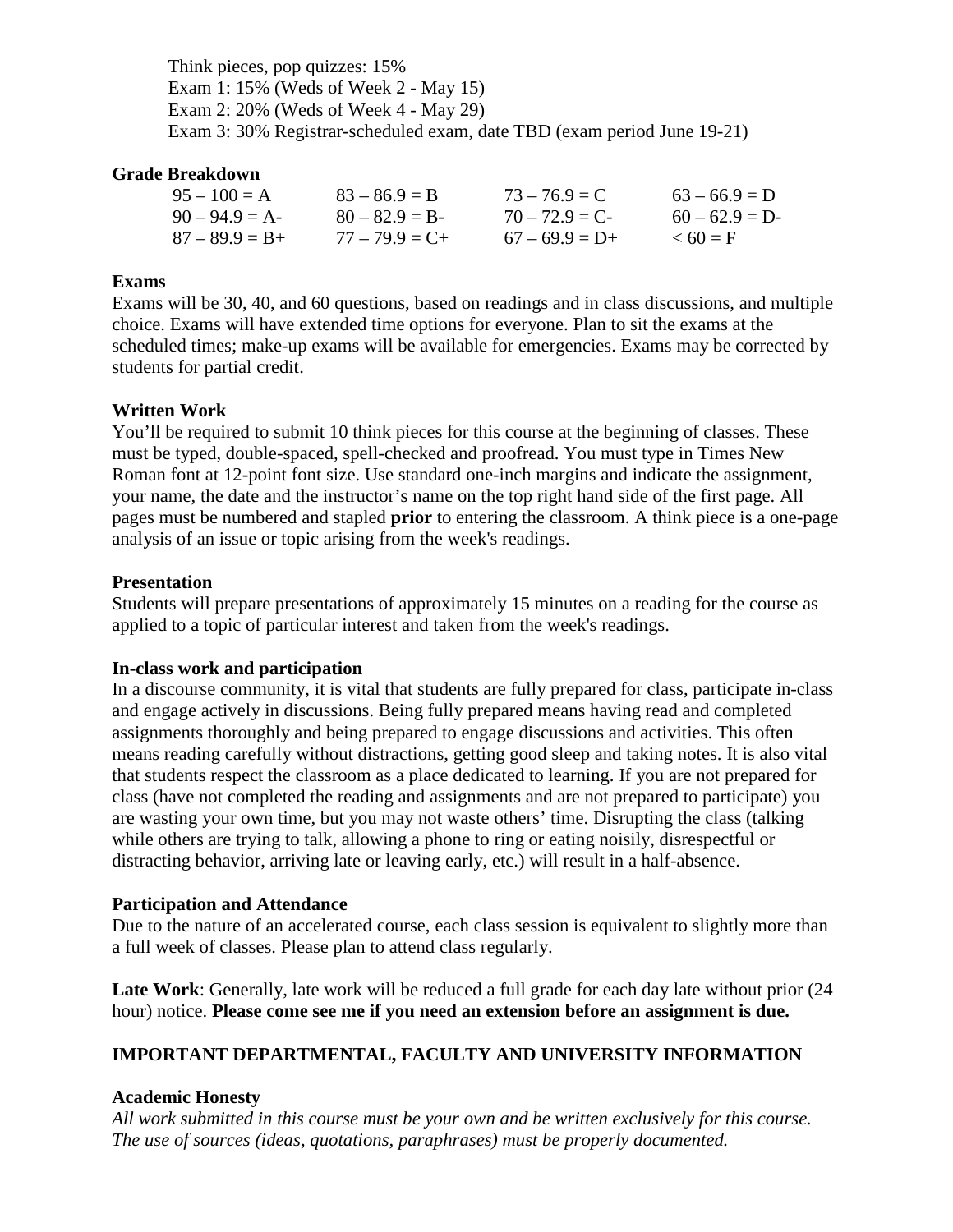Cheating or plagiarism on any assignment or examination is regarded as an extremely serious academic offense, the penalty for which will be an F on the assignment or an F in the course, and possibly a disciplinary sanction such as probation, suspension, or expulsion. See the relevant section K.5 on 'Academic Misconduct' in the current University Calendar [http://www.ucalgary.ca/pubs/calendar/current/k-5.html.](http://www.ucalgary.ca/pubs/calendar/current/k-5.html)

Intellectual honesty requires that your work include adequate referencing to sources. Plagiarism occurs when you do not acknowledge or correctly reference your sources. If you have questions about correct referencing, consult your instructor.

## **Academic Accommodation**

*If you have a disability, which you think may affect your performance in this class, please see me during the first week of the term so we can make arrangements, if necessary, for your full access to all classroom activities.*

The student accommodation policy can be found at: [ucalgary.ca/access/accommodations/policy.](http://www.ucalgary.ca/access/accommodations/policy)

Students needing an Accommodation because of a disability or medical condition should communicate this need to Student Accessibility Services in accordance with the Procedure for Accommodations for Students with

Disabilities [http://www.ucalgary.ca/policies/files/policies/student-accommodation-policy.pdf.](http://www.ucalgary.ca/policies/files/policies/student-accommodation-policy.pdf)

Students needing an Accommodation based on a Protected Ground other than Disability, should communicate this need, preferably in writing, to their instructor.

## **D2L Help**

Desire2Learn is UCalgary's online learning management system. Important information and communications about this course may be posted on D2L. Go to [https://ucalgary.service](https://ucalgary.service-now.com/it)[now.com/it](https://ucalgary.service-now.com/it) for help.

## **General Academic Concerns and Program Planning**

Have a question but not sure where to start? The Arts Students Centre is your information resource for everything in the Faculty of Arts. Drop in at SS102, call 403-220-3580, or email [ascarts@ucalgary.ca](mailto:ascarts@ucalgary.ca) . Advisors in the ASC can also provide assistance and advice in planning your program through to graduation. Visit the Faculty of Arts website at <https://arts.ucalgary.ca/advising> for detailed information on common academic concerns

## **Advice on Philosophy Courses**

You may find answers to your more specific questions about a philosophy degree on the Department of Philosophy's website [http://phil.ucalgary.ca](http://phil.ucalgary.ca/) , or contact one of Philosophy's Undergraduate Advisors. David Dick – Undergraduate Program Director [\(dgdick@ucalgary.ca\)](mailto:dgdick@ucalgary.ca), Megan Delehanty – Honors Advisor [\(mdelehan@ucalgary.ca\)](mailto:mdelehan@ucalgary.ca) or Allen Habib [\(anhabib@ucalgary.ca\)](mailto:anhabib@ucalgary.ca).

## **Registration and Prerequisite Waivers**

If you have questions regarding registration, or are seeking permission to waive the prerequisites for a course, email the Philosophy Department Undergraduate Program Administrator (UPA), Rebecca Lesser (rebecca.lesser@ucalgary.ca). Include the specific course information and your UCID number in your request.

**Writing**